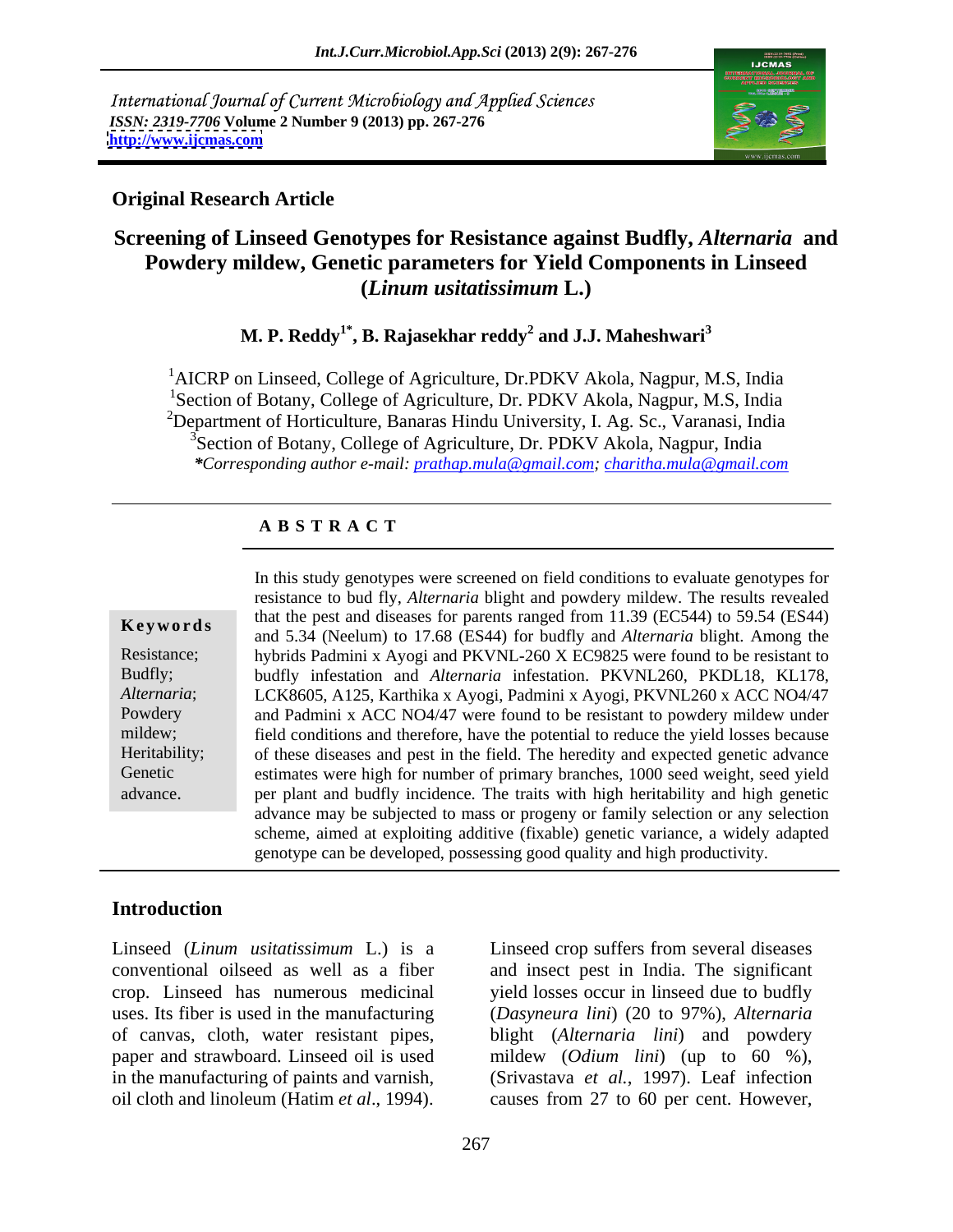60 per cent has been reported from Kanpur varieties resistant to pests and diseases to helps in developing varieties resistant to

For increasing the genetic potentialities of any crop, heritable variability in parents is of primary importance for a successful breeding programme. The heritability (in Field screening narrow sense) is one of the most important selection parameter for measuring genetic relationship between parent and progeny, has been widely used in determining the degree to which a character may be transmitted from parent to off springs. However, heritability alone is not enough for making efficient selection in advanced generations unless accompanied by visually examining each leaf for leaf area substantial amount of genetic advance. According to Hanson (1963), heritability and genetic advance are complementary aspects. Therefore, values of heritability can also be used for computing the linseed g<br>expected genetic progress made possible (Table 3). expected genetic progress made possible through selection. Hence, the present paper reports the heritability and genetic

The complete set of material under study follows. consisting of 20 male parents (A95B, EC1392, EC1424, GS234, PKDL18, Ayogi, ES44, EC544, Eita, GS15, A125, LCK8605, LCK88062, JRF5, EC4168,

bud infection can cause loss up to 90 per EC9825, KL178, BR1, ACC NO- 4/47 and cent. The loss due to *Alternaria* from 28- Neelum) and 3 female parents (Karthika, (Chauhan and Srivastava, 1975). were grown in randomized complete block Therefore, there is a need to develop design with two replications at college of stabilize the yield potentials of linseed 2010-11. The row to row spacing was 30 varieties. Therefore, this research work cm with single row plot. PKVNL-260 was pest and diseases to stabilize the yield border effect. Recommended package of potentials of linseed varieties. The practices were followed to raise a good manipulation of inherent potentials of crop. The data were recorded on 5 plants in the form of resistant varieties is a randomly taken plants in each parent and cheap, viable and environment friendly 60 F1s for seven quantitative traits *viz.,* alternative to reduce losses from biotic days to 50% flowering, plant height, stress. number of primary branches per plant, Padmini and PKVNL260) and 60 crosses Agriculture, AICRP, Nagpur during *rabi* grown on all sides of the block to avoid number of capsules per plant, days to maturity, 1000-seed weight and seed yield per plant.

## **Field screening**

The intensity of disease in the field was estimated from five randomly selected plants in each genotype which were tagged with labels, at the flowering stage of the crop. On an average 60 leaves were selected at random from the selected plant and disease severity was recorded by damage using pictorial key of Allen *et al*., (1983) in each relationship and the average was computed. The scale adopted to indicate the degree of resistance in linseed genotypes is furnished below (Table 3).

advance for yield components. infection. In each plant buds infected **Materials and Methods counted** and percentage was taken Individual plant was scored for budfly by budfly (*Dasyneura lini*) were from the total number of buds as follows.

**Budfly** infestation (%) = 
$$
\frac{\text{infected hubs}}{\text{total number of bulbs}} \times 100
$$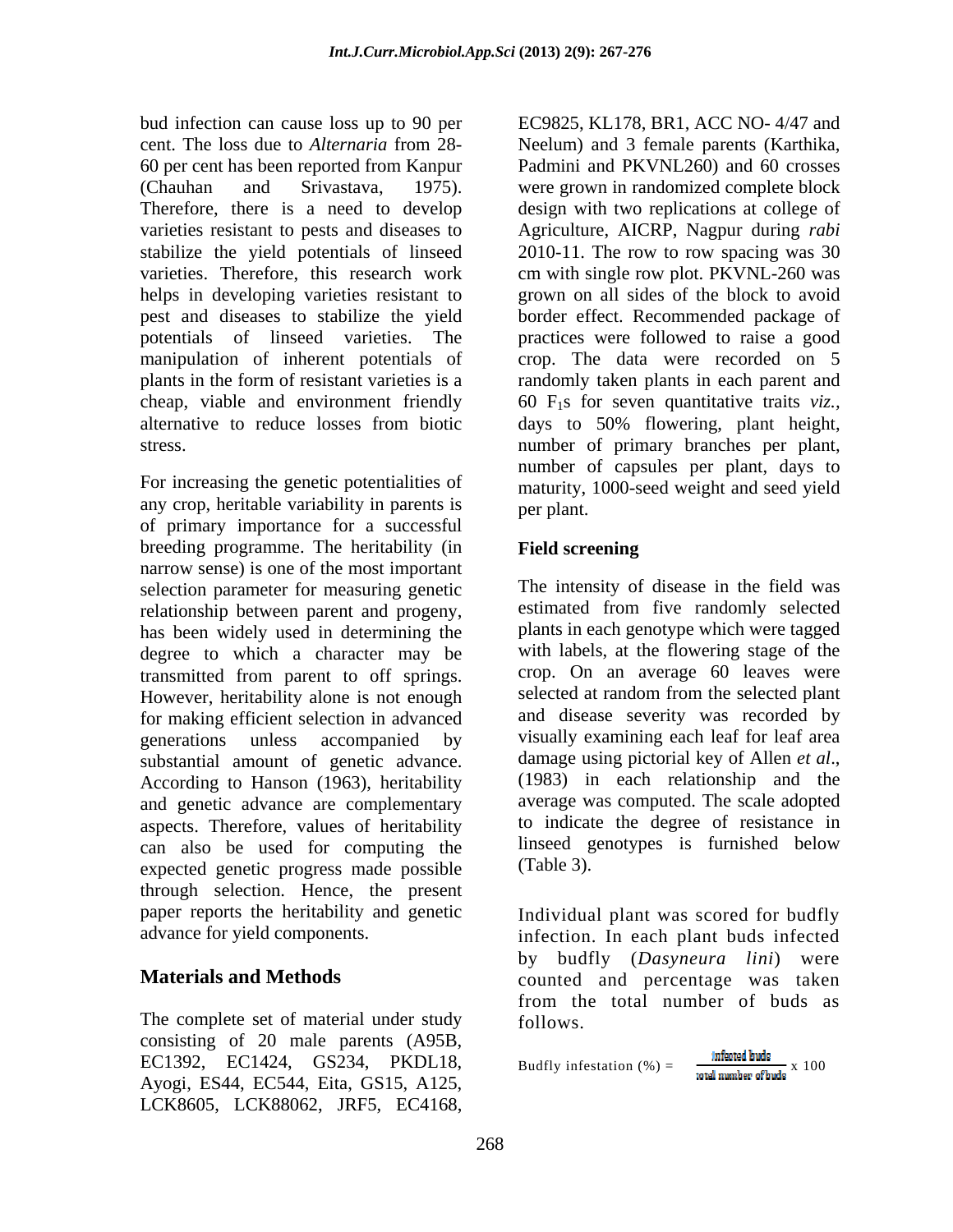Infected buds by *Alternaria lini* were counted in each plant and percentage was taken from the total number of buds. **Plant height (cm)**

advance was calculated as per Crumpacker ACC N0- 4/47) to 58.90 cm (Kartika x results was done as per Robinson, (1966).

The analysis of variance for combining (69.90), ES44 (53.45), ACC-No-4/47 ability for different characters has been (48.00), Padmini (47.60), Kartika (47.40) presented in Table 1. The variation and EC9825 (42.08). Padmini x EC4168 between crosses was partitioned into (142.80) had the maximum number of different components representing the capsules per plant. This was followed by mean squares due to males, females and PKV NL-260 x EC9825 (136.50), Padmini male x females interaction. Mean squares x GS234 (135.20), Kartika x EC4168 due to males, males x females were (134.60), PKV NL-260 x GS-15 (132.50), significant for all characters except days to Kartika x Eita (126.40), Padmini x GS15 50% flowering, number of branches per plant, 1000 seed weight and *Alternaria* infestation, indicating considerable genetic **Days to maturity** variability for general combining ability among males and specific combining ability among crosses. Mean squares due from 96 to 117 days in case of parents. to females were significant for all The parents which matured earlier were characters except days to 50% flowering, PKVNL260, A125, EC544 (96.00 days) number of capsules per plant, 1000 seed followed by BRI (98.00 days), EC1392 weight and *Alternaria* blight infestation, indicating substantial genetic variability Padmini, GS234, Eita, Ayogi, EC4168 for general combining ability among females. The significant general maturity earlier in 91 days were PKV combining ability and specific combining NL260 x LCK 88062, Padmini x EC1424 ability variation was also reported by Ratnaparkhi *et al*., (1998); Kusalkar (1999); Jadhav (2010).

### **Mean performance of parents and their crosses for morphological traits**

Alternaria blight<br> **Plant** height ranged from 29.70 cm Infestation (%) =  $\frac{2}{\text{total number of buls}}$  x 100 (EC1424) to 60.00 cm (PKDL-18) among Heritability (in narrow sense) and genetic height ranged from 27.75 cm (Padmini x and Allard, (1962) and Johson *et al.*, EC4168), the tallest cross being Kartika x (1955) respectively, and interpretation of EC4168 (58.90 cm). the parents. Among the crosses plant ACC N0- 4/47) to 58.90 cm (Kartika x EC4168), the tallest cross being Kartika x EC4168 (58.90 cm).

### **Number of capsules per plant**

**Results and Discussion** The best parent exhibiting this character was LCK 8605 (79.00) followed by GS15 (122.30).

### **Days to maturity**

Earliness is desirable character, it ranged (99.00 days), EC9825 (100.00 days), (102.00 days). The crosses which attained and Padmini x EC 1392, followed by Padmini x LCK 8605, Padmini x Neelum,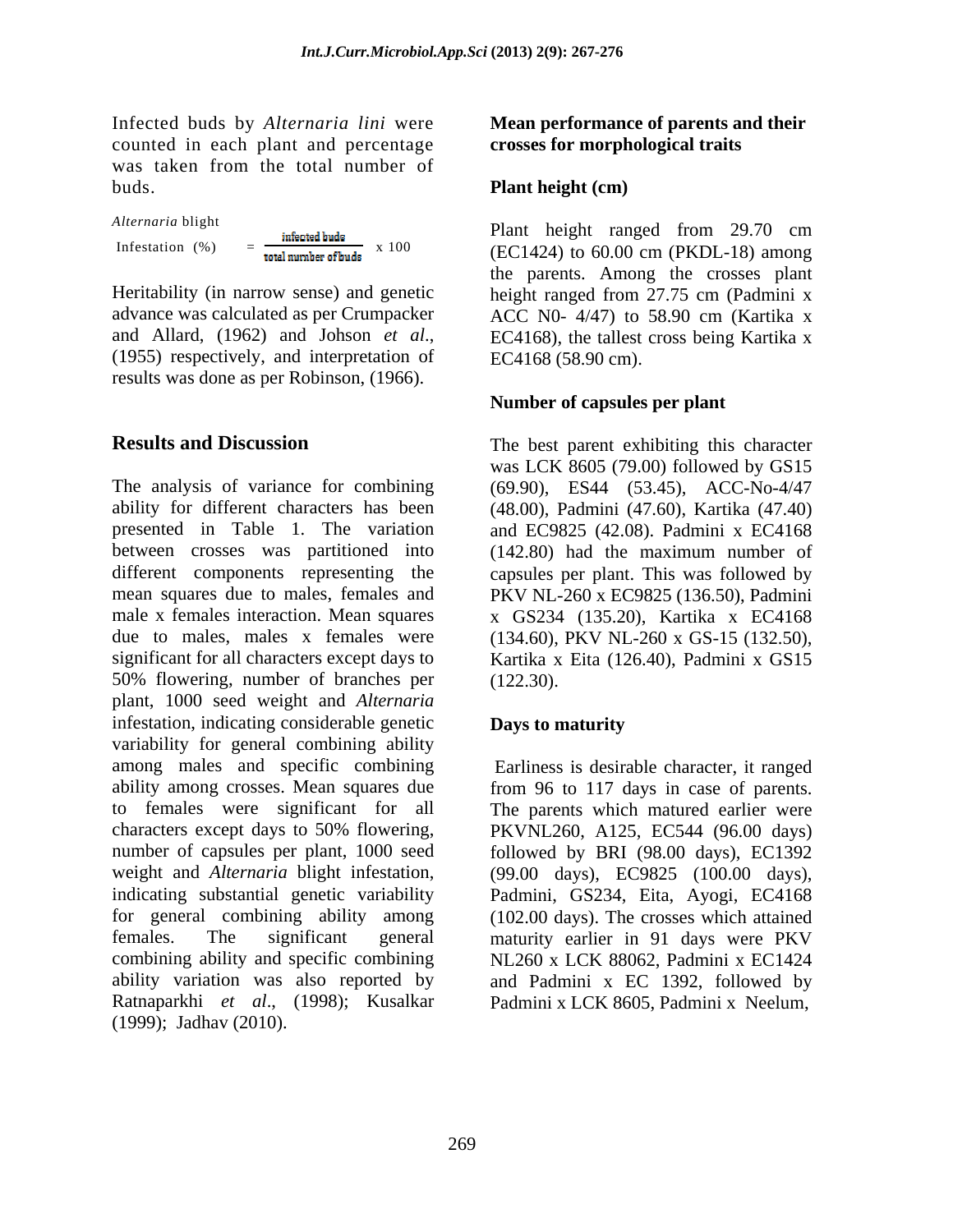| Source of DF                               |                                                        |       |           |               |        | <b>Mean squares</b> |       |          |               |       |
|--------------------------------------------|--------------------------------------------------------|-------|-----------|---------------|--------|---------------------|-------|----------|---------------|-------|
| variation                                  |                                                        |       |           |               |        |                     |       |          |               |       |
|                                            |                                                        |       |           |               |        |                     |       |          |               |       |
| Crosses                                    | 59                                                     | 6.10  | $58.91**$ | 1201.42<br>** | 12.77  | 35.33**             | 45.01 | $2.61**$ | 219.66*       | 72.35 |
| Females                                    |                                                        | 2.23  | 305.76*   | 120.61        | 48.59* | $101.31*$           | 36.52 | $3.03**$ | 2425.36<br>∗∗ | 61.71 |
| Males                                      | 19                                                     | 10.05 | $77.71**$ | 1608.11<br>** | 14.52  | $31.65*$            | 46.89 | $4.03**$ | 199.52*       | 69.82 |
| Females x<br>Males                         | $\begin{array}{ c c } \hline 38 \\ \hline \end{array}$ | 4.33  | $36.52**$ | 1054.96       | 10.01  | 33.70*              | 44.52 | $1.88**$ | 113.64*       | 74.18 |
| Error                                      | 59                                                     | 8.39  | 7.46      | 65.66         | 11.4   | 18.56               | 43.05 | 0.37     | 18.63         | 50.79 |
| GCA vs<br><b>SCA</b><br>(Baker, 19)<br>78) |                                                        | 0.83  | 0.93      | 0.76          | 0.88   | 0.83                | 0.74  | 0.85     | 0.96          | 0.74  |

**Table.1** Analysis of Variance

\*Siginificant at 5%, \*\* Siginificant at 1%

Note: 1. Days to 50% flowering 2. Plant height (cm) 3. Number of capsules per plant, 4. Number of branches per plant 5. Days to maturity 6. 1000 seed weight (g) 7. Seed yield per plant 8. Budfly incidence (%) and 9. *Alternaria* blight (%)

Kartika x Eita, Kartika x BR-1, Padmini x GS15 (8.90), Padmini x EC9825 (8.90) EC9825, PKV NL260 x GS15, Padmini x Padmini x ES44 (8.80), Kartika x EC9825 EC4168, (92.00, 92.00, 93.00, 93.00, 93.00, 94.00 and 94.00 days, respectively). (8.15) and Padmini x KL178 (8.15) also The cross (Kartika x A95B) matured late character. in 112.00 days.

## **Number of branches per plant**

Among the parents, number of branches per plant ranged from 2.50 to 7.15. High mean performance for this trait was recorded by GS-15 (7.15) followed by JRF5 (7.05) ES44 (6.95), LCK8605 (6.00), Neelum (6.00) and LCK-88062 (5.40) and low mean performance for this trait was recorded by BR1 (2.50). Among sixty crosses, number of branches per plant ranged from 4.70 (PKV NL-260 x BR-1) to 9.75 (Padmini x GS234). The crosses Padmini x LCK88062 (9.08), Padmini x EC4168 (9.00), Padmini x

showed high mean performance for this character.

## **Seed yield per plant (g)**

Mean value for seed yield per plant ranged from 1.11g to 3.15g. The maximum yield was recorded by the parent LCK8605  $(3.15 \text{ g})$ , where as Neelum  $(1.11 \text{ g})$  was the low yielding parent. High yielding crosses were Padmini x LCK8605 (6.04 g), PKV NL-260 x Eita (5.90) Kartika x LCK8605 (5.60), Padmini x GS15 (5.48 g), PKV NL-260 x A125 (5.32 g), PKV NL-260 x EC9825 (5.14 g), Kartika x Eita (5.14 g), Padmini x Ayogi (5.13 g), Kartika x ACC No-4/47 (5.16 g), Padmini X JRF5 (5.05 g) and Padmini x A125 (5.00 g),while the low yielding cross was observed to be PKV NL-260 x A95B (1.58g).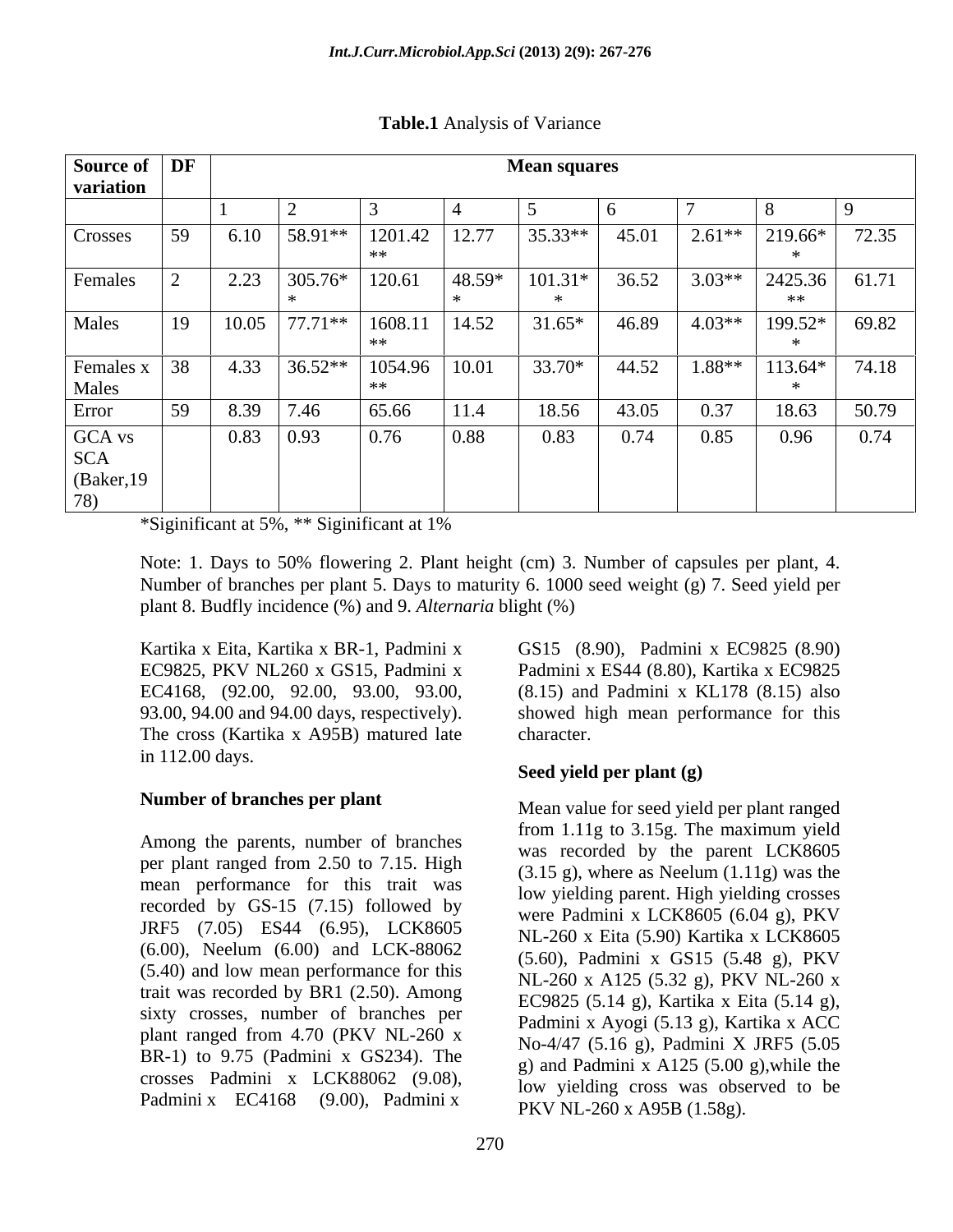# **Screening** of **parents and F<sub>1</sub>s <b>for resistance against budfly** (*Dasyneura*

The parents exhibiting the greater degree of resistance to budfly were EC544 (11.39), Padmini (14.35), EC9825 (15.94), EC4168 (15.68), PKV NL-260 (16.29), JRF5 (16.64), A125 (17.47), while the parent ES-44 (59.54) exhibited more susceptibility to bud fly. Among the crosses bud fly damage ranged from engineering mildow with Kartika w Avoci 9.65% (Padmini x Ayogi) to  $56.38\%$  powdery line  $v_{k,i}$ , Katika x Ayogi, (Kartika x Neelum). The cross exhibiting greater amount of bud fly resistance was Padmini x Ayogi (9.65) followed by Padmini x EC4168 (9.77), Padmini x EC544 (11.63), Padmini x Neelum (12.55), PKV NL-260 x PKDL18 (13.75), Padmini x EC1392 (14.71), PKV NL-260 x LCK8605 (15.00), Padmini x PKDL18 (15.23), Padmini x Eita (15.79) and PKV NL-260 x KL178 (16.37).

# **resistance against** *Alternaria* **blight (***Alternaria lini***) infestation (%)** *in vivo*

5.34 to 17.68 among the parents. The parents that showed least infestation of PKV NL260 x EC544, Padmini x EC1424, *Alternaria* blight was Neelum (5.34), EC1392 (5.70), EC9825 (6.72) and KL178 (6.83). The crosses that showed the least PKVNL-260 X EC9825 (5.08). The other crosses showing resistance to *Alternaria* blight were Padmini x EC1424 (5.15), Padmini x EC4168 (5.27), Kartika x EC9825 (5.56). Padmini x ACCNo-4/47 (23.87) was the most susceptible to

# **Screening of parents and F1s for resistance against powdery mildew**

Each plant was scored visually in the field and plants were rated in 0-5 scale as

*lini***) infestation (%)** *in vivo* determined (Anonymous, 2004). Powdery **Screening of parents and F<sub>1</sub>s for** *viz.*, Kartika x A95B, Kartika x A125, *Alternaria* blight incidence ranged from GS15, PKV NL-260 x EC1392, PKV infestation of altenaria blight was Padmini x BR1, Padmini x KL178, and *Alternaria* blight. NL260 x Eita, PKV NL260 x EC9825, **(***Oidium lini***)** *in vivo* showed in Table 3. Based on visual score of disease incidence the mean score was mildew score ranged from 0 (free) to 5 (highly susceptibile). It was observed that female parent PKV NL-260 and male parents PKDL-18, KL178, LCK 8605 and A125 were resistant to powdery mildew. Neelum showed high susceptibility to powdery mildew. Among sixty crosses, eight crosses exhibited free reaction to powdery mildew *viz.,* Kartika x Ayogi, Kartika x EC4168, Kartika x EC9825, PKVNL-260 x EC4168, PKVNL 260 x Ayogi, Padmini x Ayogi, PKVNL 260 x ACCNo-4/47 and Padmini x ACCNo- 4/47. Eight crosses fall under resistant group here Kartika x EC1424, Kartika x KL178, PKV NL  $-$  260 x A-125, PKV NL-260 x ES44, PKV NL-260 x JRF5, PKVNL260 x BR1, Padmini x A95B and Padmini x JRF5. Twenty three crosses were categorized as moderately resistant Kartika x Eita, Kartika x EC1392, Kartika x PKDL-18, Kartika x JRF5, Kartika x B1, Kakrtika x ACC No. 447, PKVNL-260 x GS15, PKV NL-260 x EC1392, PKV NL260 x KL178, PKV NL260 x PKDL18, PKV NL260 x EC544, Padmini x EC1424, Padmini <sup>x</sup> GS-234, Padmini <sup>x</sup> A125, Padmini x EC1392, Padmini x PKDL18, Padmini x EC9825, Padmini x EC544, Padmini x GS15. Seventeen crosses were belonging to moderately susceptible group *viz.,* Kartika x GS234, Kartika x GS15, Kartika x EC544, Kartika x LCK8605, Kartika x LCK88062, PKV NL260 x A95B, PKV NL260 x GS234, PKV LCK88062, NL260 x LCK8608, PKV NL- 260 x LCK88062, PKVNL-260 x Neelum, Padmini x Eita, Padmini x ES44, Padmini x EC4168, Padmini x LCK 8605 and Padmini x LCK-88062.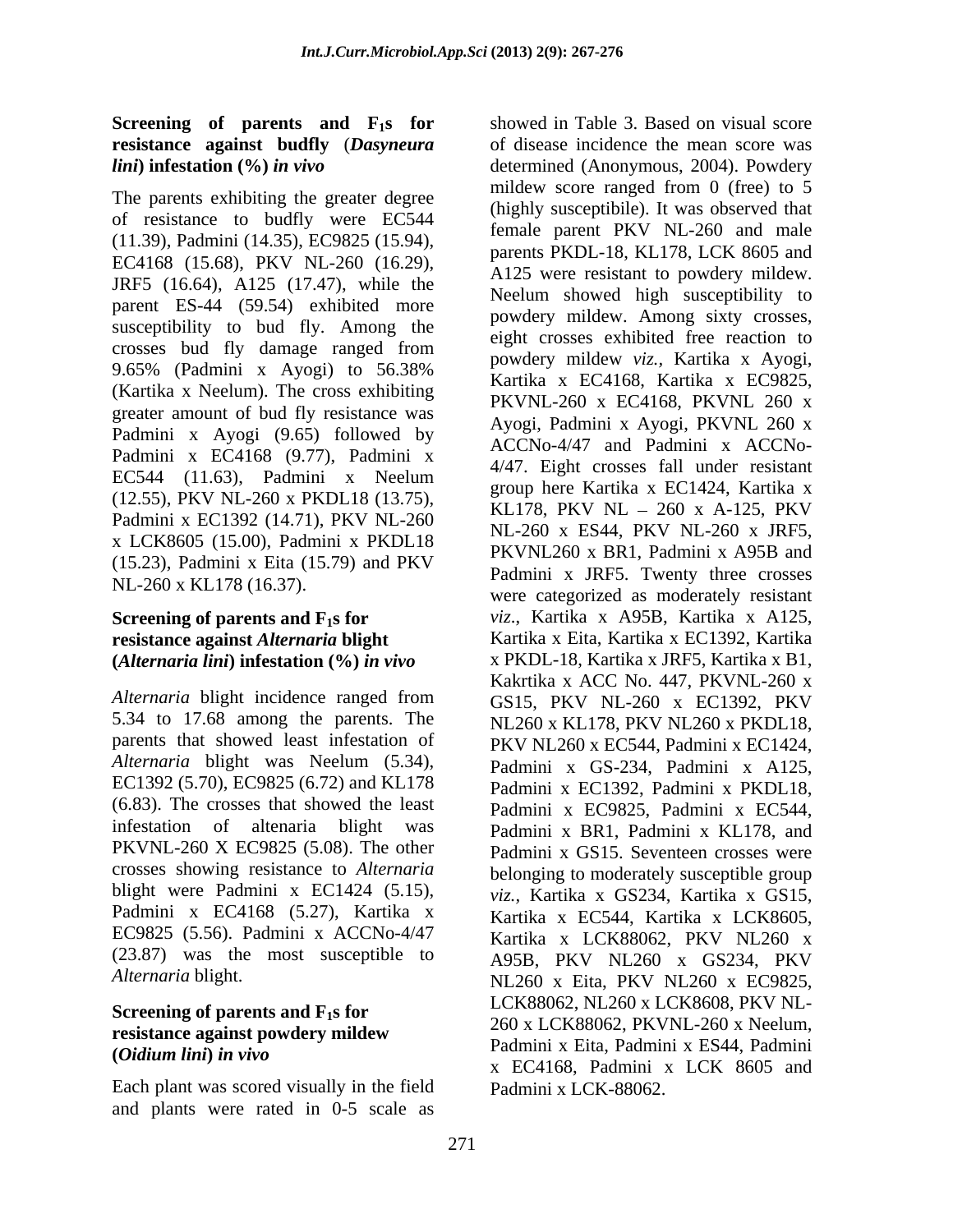| Characters           |       | $\mathbf{H}$                                                                                   | $\mathbf{III}$ | IV                 | $\mathbf{V}$   | VI   |      | VII VIII       |                       | IX X         |
|----------------------|-------|------------------------------------------------------------------------------------------------|----------------|--------------------|----------------|------|------|----------------|-----------------------|--------------|
|                      |       |                                                                                                |                |                    | <b>Females</b> |      |      |                |                       |              |
|                      |       | 69.00 45.50                                                                                    | 47.40 5.00     |                    | 103.00         | 5.29 |      | 1.85 37.82     | 6.84                  | MR           |
|                      |       | 58.00 41.60                                                                                    | 40.20          | 3.20               | 96.00          | 6.18 | 2.19 | 16.29          | 13.58                 |              |
|                      |       | $ 59.50 $ 39.00                                                                                | $47.60$ 4.10   |                    | 102.00         | 6.63 |      |                | 1.98 14.35 10.92      | MR           |
|                      |       |                                                                                                |                |                    | <b>Males</b>   |      |      |                |                       |              |
| 1. A-95-B            | 68.50 | 52.20                                                                                          | 32.30          | 3.60               | 111.00         | 4.58 | 1.59 | 26.57          | 10.95                 | MS           |
| 2. EC14-24           | 62.50 | 29.70                                                                                          | 35.20          | 5.10               | 99.00          | 4.55 |      | 1.24 36.87     | 9.91                  | MS           |
| $3. GS-234$          |       | $62.00$ 44.15                                                                                  | 28.80          | 4.05               | 102.00         | 6.73 |      | $1.22$ 23.09   | 17.18                 | MR           |
| 4. A-125             |       | 61.50 46.95                                                                                    | 39.35          | 3.50               | 96.00          | 6.07 |      | $1.67$ 17.47   | 14.79                 | R.           |
| 5. Eita              |       | 62.00 43.30                                                                                    | 26.90          | 4.00               | 102.00         | 5.79 | 1.60 | 23.94          | 15.64                 | MR           |
| $6. GS-15$           |       | 67.00 44.60                                                                                    | 69.90          |                    | 106.00         | 5.46 |      | $2.73$ 33.98   | 15.50                 | MR           |
| 7. EC1392            |       | 60.50 49.45                                                                                    | 26.00          | 3.50               | 99.00          | 8.39 |      | $1.17$ 24.47   | 5.70                  | MR           |
| 8.PKDL-18            |       | 67.50 60.00                                                                                    | 32.50          | 3.90               | 107.00         | 6.43 |      | 1.34 34.68     | 13.71                 | MS           |
|                      | 61.00 | 40.05                                                                                          | 37.20          | 4.90               | 102.00         | 7.75 | 2.05 | 24.89          | 9.27                  |              |
| 9. Ayogi<br>10.ES-44 |       | 66.50 48.40                                                                                    | 53.45          | 6.95               | 107.00         | 5.50 |      | 1.79 59.54     | 17.68                 | MR           |
|                      |       |                                                                                                |                |                    |                |      |      | 1.59 15.60     | 10.27                 |              |
| 11.EC4168            | 63.00 | 51.10                                                                                          | 37.90          | 4.30               | 102.00         | 4.28 |      |                |                       |              |
| 12. EC9825           | 58.50 | 47.15                                                                                          | 42.08          | 3.60               | 100.00         | 6.08 |      | 1.81 15.94     | 6.72                  | MS           |
| 13. EC544            | 58.00 | 44.60                                                                                          | 33.12          | 4.07               | 96.00          | 5.99 | 1.46 | 11.39          | 12.74                 | MS           |
| $14.$ KL-178         | 68.00 | 42.93                                                                                          | 36.60          | 4.93               | 107.00         | 5.74 |      | $1.33$ 35.17   | 6.83                  | $\mathbb{R}$ |
| 15. JRF-5            | 70.50 | 53.00                                                                                          | 40.20          | 7.05               | 115.00         | 4.31 | 1.20 | 16.64          | 10.60                 | MS           |
| 16. LCK-             |       | 62.50 44.80                                                                                    | 79.00 6.00     |                    | 117.00         | 5.83 |      | $3.15$ 24.17   | 9.90                  |              |
| 8605                 |       |                                                                                                |                |                    |                |      |      |                |                       |              |
| $17. BR-1$           |       | 62.00 40.10                                                                                    | 24.60          | 2.50               | 98.00          | 6.94 |      | $1.32$   20.46 | 15.18                 |              |
| 18.ACC               |       | 69.50 41.05                                                                                    | 48.00 4.05     |                    | 108.00         | 6.19 |      | 2.05 41.07     | 16.02                 |              |
| NO4-47               |       |                                                                                                |                |                    |                |      |      |                |                       |              |
| $19.$ LCK-           |       | 67.00 40.65                                                                                    | 25.10 5.40     |                    | 106.00         | 8.01 |      | $1.14$ 39.29   | 13.39                 | MR           |
| 88062                |       |                                                                                                |                |                    |                |      |      |                |                       |              |
| 20. Neelum           |       | $\vert 64.00 \vert 42.45 \vert 40.10 \vert 6.00$                                               |                |                    | 105.00         | 4.02 |      |                | $1.11$   28.43   5.34 | HS           |
|                      |       |                                                                                                |                |                    | <b>Crosses</b> |      |      |                |                       |              |
| A X 1                |       | $60.50$ 44.45                                                                                  | 88.10 6.70     |                    | 112.00         | 6.59 | 2.56 | 47.90          | 6.73                  | MR           |
| AX2                  | 58.00 | 42.95                                                                                          | 109.10         | $\vert 8.00 \vert$ | 96.00          | 6.55 |      | 2.83 30.53     | 7.48                  |              |
| A X 3                |       | 59.00 51.90                                                                                    | 62.40          | 5.80               | 96.00          | 4.66 |      | $2.26$ 41.33   | 9.93                  | MS           |
| AX 4                 |       | 59.00 47.10                                                                                    | 58.60 6.00     |                    | 97.00          | 6.43 |      | 2.82 27.40     | 11.57                 | MR           |
| A x 5                |       | $58.00$ 39.98                                                                                  | $126.40$ 7.28  |                    | 93.00          | 6.50 |      | 5.14 34.16     | 10.43                 | MR           |
| AX 6                 |       | $\begin{array}{ c c c c c c c c } \hline 59.00 & 49.20 & 69.05 & 5.65 \\\hline \end{array}$    |                |                    | 97.00          | 7.28 |      | 3.00 36.39     | 14.06                 | MS           |
| A x 7                |       | 62.00 45.90                                                                                    | 74.00 7.40     |                    | 97.00          | 7.49 |      | $3.79$ $30.93$ | 7.67                  | MR           |
| A X 8                |       | 59.00 52.80                                                                                    | 73.50          | $5.70$             | 99.00          | 6.44 |      | $3.47$ $37.11$ | 11.39                 | <b>MR</b>    |
| AX9                  |       | $\begin{array}{ c c c c c c c c } \hline 60.00 & 40.80 & 73.30 & 4.70 \hline \end{array}$      |                |                    | 96.00          | 8.77 |      | $2.94$ 21.30   | 10.92                 |              |
| A X 10               |       | $\begin{array}{ c c c c c c c c } \hline 61.00 & 44.00 & 87.10 & 6.60 \hline \end{array}$      |                |                    | 98.00          | 5.52 |      |                | $3.03$ 43.37 11.54    | S            |
| A X 11               |       | $61.00$ 58.90                                                                                  | 134.60 7.85    |                    | 100.00         | 6.52 |      | $-4.64$ 40.56  | 11.85                 |              |
| A X 12               |       | $58.00$ 45.15                                                                                  | 91.80          | 8.15               | 100.00         | 7.98 |      | 2.63 31.53     | 5.56                  |              |
| A X 13               |       | 57.50 49.35                                                                                    | 78.60          | 6.80               | 103.00         | 6.67 |      | $3.47$ $31.10$ | 8.71                  | MS           |
| A X 14               |       | $62.00$ 44.30                                                                                  | 72.05 6.75     |                    | 95.00          | 6.26 |      | $3.05$ 46.84   | 8.46                  | $\mathbf{R}$ |
| A X 15               |       | $\vert 61.50 \vert 49.65 \vert 106.40 \vert 5.10$                                              |                |                    | 103.00         | 5.73 |      | $3.87$ 20.12   | 7.47                  | MR           |
| A X 16               |       | $\begin{array}{ c c c c c c c c c } \hline 58.50 & 47.85 & 107.20 & 5.50 \ \hline \end{array}$ |                |                    | 103.00         | 5.81 |      | 5.60 27.80     | 13.33                 | MS           |
| A X 17               |       | $\begin{array}{ c c c c c c c c } \hline 58.50 & 42.05 & 95.60 & 7.30 \ \hline \end{array}$    |                |                    | 93.00          | 7.18 |      | 3.47 31.43     | 15.69                 | MR           |
|                      |       |                                                                                                |                |                    |                |      |      |                |                       |              |

# **Table.2** Mean performance of parents and their crosses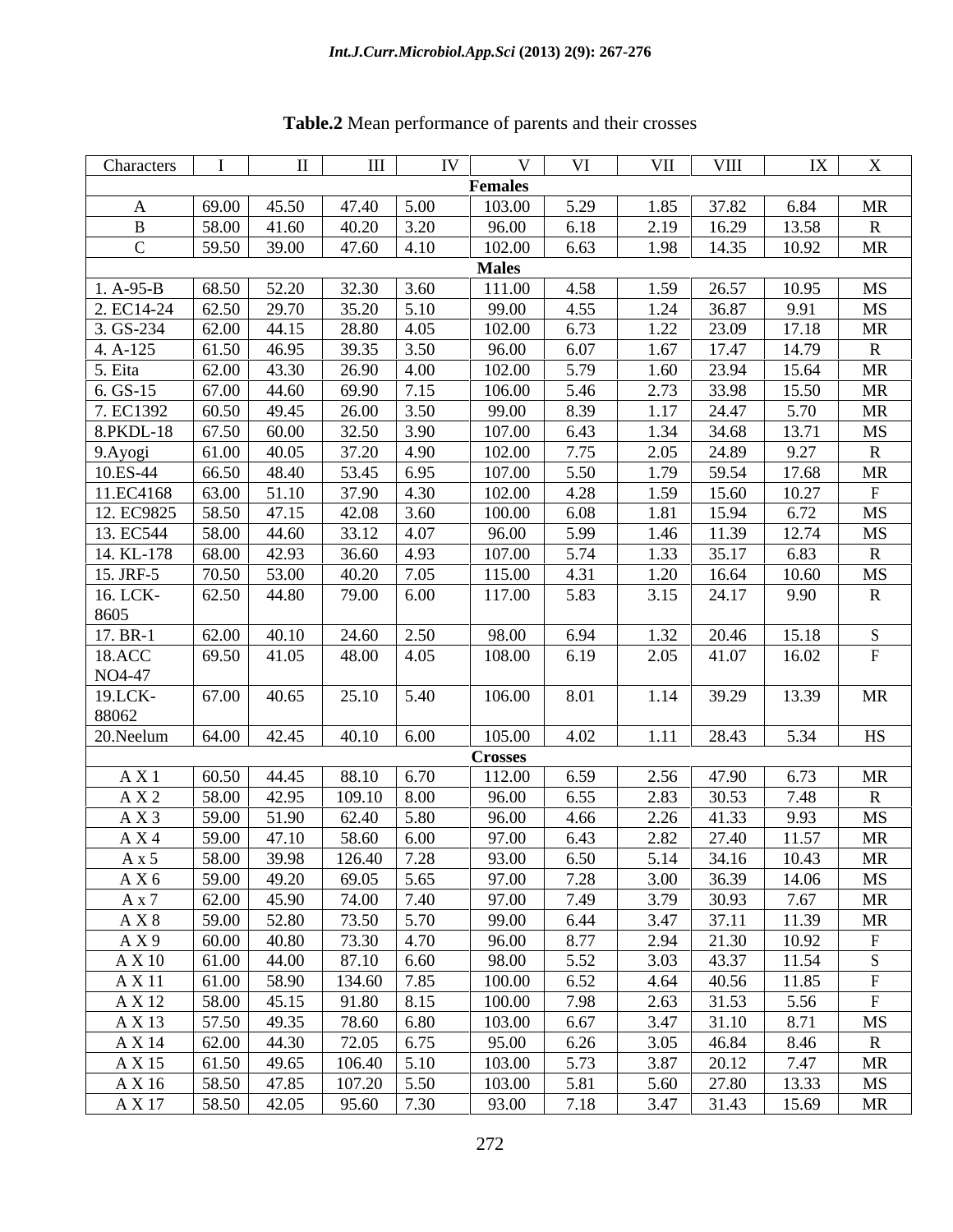| A X 18         | 59.00                                                                                                | 44.65       | 109.70                                        |                                                                         | 99.00       |                     |                     |       |                           | <b>MR</b> |
|----------------|------------------------------------------------------------------------------------------------------|-------------|-----------------------------------------------|-------------------------------------------------------------------------|-------------|---------------------|---------------------|-------|---------------------------|-----------|
| A X 19         | 60.50                                                                                                | 43.50       | 94.50                                         | 8.75                                                                    | 100.00      | 6.72                | 2.77                | 44.69 | 13.08                     | MS        |
| A X 20         |                                                                                                      |             | $60.50$ 43.68 116.80                          |                                                                         | 6.95 102.00 | 5.62                | 2.29                |       | 56.38   10.62             | HS        |
| B X1           | 60.00                                                                                                | 40.60       | 57.80                                         | 7.20                                                                    | 100.00      | 7.40                | 1.57                | 31.23 | 11.01                     | MS        |
| <b>B</b> X 2   | 60.50                                                                                                | 32.40       | 90.40                                         | 5.40                                                                    | 98.00       | 7.79                | 2.91                | 39.88 | 11.33                     |           |
| <b>B</b> X 3   | $61.00$ 40.30                                                                                        |             | 73.08                                         | 5.73                                                                    | 98.00       | 7.53                | 2.14                | 25.57 | 13.18                     | MS        |
| <b>B</b> X 4   | 59.50                                                                                                | 44.45       | 91.90                                         | 6.20                                                                    | 97.00       | 7.95                | 5.32                | 21.70 | 10.73                     |           |
| B x 5          | 59.00 47.50                                                                                          |             | 120.90                                        | 7.20                                                                    | 97.00       | 6.31                | 5.90                | 24.60 | 9.14                      | MS        |
| <b>B</b> X 6   | 56.50 45.80                                                                                          |             | 132.50                                        | 5.70                                                                    | 94.00       | 7.65                | 4.61                |       | 18.97 11.01               | MR        |
| <b>B</b> x 7   | 63.00 41.45                                                                                          |             | 63.50                                         | 6.45                                                                    | 103.00      | 6.40                | 2.00                | 22.89 | 9.21                      | MR        |
| <b>BX8</b>     |                                                                                                      | 62.00 52.50 | 114.30                                        | 7.15                                                                    | 95.00       | 6.76                | 4.09                | 13.75 | 8.47                      | MR        |
| B X 9          | 58.00                                                                                                | 33.75       | 66.00                                         | 4.95                                                                    | 99.00       | 6.11                | 3.05                |       | 27.15 10.38               |           |
| <b>B</b> X 10  |                                                                                                      |             | $60.50$ 49.05 106.50                          | $\begin{array}{c} \begin{array}{c} \end{array} \end{array}$ 6.30        | 97.00       | 6.38                | 3.86                |       | 20.30 11.77               |           |
| <b>B</b> X 11  | 59.50                                                                                                | 42.80       | 113.60                                        | 8.00                                                                    | 95.00       | 6.86                | 2.93                | 25.82 | 8.41                      |           |
| <b>B</b> X 12  | $60.50$   40.90                                                                                      |             | 136.50                                        | 7.40                                                                    | 95.00       | 7.27                | 5.14                | 21.19 | 5.08                      | MS        |
| <b>B</b> X 13  | 58.50                                                                                                | 48.20       | 78.50                                         | 4.90                                                                    | 95.00       | 6.16                | 3.17                | 21.29 | 13.49                     | <b>MR</b> |
|                |                                                                                                      |             |                                               |                                                                         |             |                     |                     |       |                           |           |
| <b>B</b> X 14  | 61.50                                                                                                | 47.12       | 104.90                                        | 5.80                                                                    | 98.00       | 6.83                | 4.48                | 16.37 | 9.86                      | MR        |
| <b>B</b> X 15  | 61.00 42.30                                                                                          |             | 95.50                                         | 5.80                                                                    | 97.00       | 6.47                | 3.75                | 18.89 | 9.90                      |           |
| <b>B</b> X 16  | 58.50                                                                                                | 41.30       | 92.00                                         | 5.50                                                                    | 95.00       | 6.84                | 4.06                | 15.00 | 11.43                     | MR        |
| <b>B</b> X 17  |                                                                                                      | 60.00 34.08 | 74.65                                         | 4.70                                                                    | 95.00       | 8.06                | 2.67                | 31.99 | 8.35                      |           |
| <b>B</b> X 18  | 61.00                                                                                                | 43.90       | 88.00                                         | 5.38                                                                    | 99.00       | 7.04                | 3.36                | 26.09 | 7.82                      |           |
| <b>B</b> X 19  |                                                                                                      | 60.00 44.50 | 40.20                                         | 7.50                                                                    | 91.00       | 8.64                | 1.58                | 41.18 | 12.50                     | MS        |
| <b>B</b> X 20  |                                                                                                      | 59.00 43.15 | 84.60                                         | 6.40                                                                    | 101.00      | 6.16                | 2.19                | 38.75 | 6.30                      | MS        |
| CX1            |                                                                                                      | 59.00 37.80 | 84.80                                         | 7.10                                                                    | 102.00      | 6.69                | 2.57                | 29.35 | 9.95                      |           |
| C X2           | 56.00                                                                                                | 35.15       | 112.50                                        | 7.70                                                                    | 91.00       | 6.57                | 4.13                | 19.00 | 5.15                      | MR        |
| C X 3          | 56.50                                                                                                | 44.10       | 135.20                                        | 9.75                                                                    | 99.00       | 6.98                | 4.38                | 24.39 | 11.88                     | MR        |
| C X 4          | 57.00                                                                                                | 41.25       | 109.60                                        | 7.30                                                                    | 101.00      | 6.10                | 5.00                | 18.01 | 11.13                     | MR        |
| C x 5          | 61.00                                                                                                | 39.50       | 105.60                                        | 7.80                                                                    | 95.00       | 6.58                | 3.78                | 15.79 | 10.55                     | MR        |
| C X 6          | 56.50 40.05                                                                                          |             | 122.30                                        | 8.90                                                                    | 95.00       | 7.58                | 5.48                | 18.04 | 10.71                     | MR        |
| C x 7          | 59.00                                                                                                |             | 42.55 75.60                                   | 5.90                                                                    | 91.00       | 6.88                | 3.43                | 14.71 | 12.33                     | MR        |
| C X 8          | 59.00                                                                                                | 43.98       | 81.48                                         | 6.93                                                                    | 96.00       | 5.41                | 3.54                | 15.23 | 9.20                      | MR        |
| CX9            | $60.00$ 41.85                                                                                        |             | 113.40                                        | 7.50                                                                    | 98.00       | 8.23                | 5.13                | 9.65  | 8.56                      |           |
|                |                                                                                                      |             | 59.50 47.20 102.40                            | 8.80                                                                    | 98.00       | 6.32                | 4.48                |       | 10.09                     |           |
| C X 10         |                                                                                                      |             |                                               |                                                                         |             |                     |                     | 18.75 |                           | MS        |
| C X 11         |                                                                                                      |             | $\vert$ 60.00   42.45   142.80   9.00   94.00 |                                                                         |             | 6.57                | 4.68                | 9.77  | 5.27                      | MS        |
| CX 12          | 61.50                                                                                                | 33.25       | 89.50                                         | 8.90                                                                    | 93.00       | 7.26                | 2.95                | 17.86 | 7.28                      | <b>MR</b> |
| C X 13         | 61.50 43.70                                                                                          |             | 92.00                                         | 7.15                                                                    | 97.00       | 7.19                | 3.93                | 11.63 | 10.78                     | MR        |
| C X 14         |                                                                                                      |             | 63.50 43.90 88.00                             |                                                                         | 8.15 97.00  | 5.15                | 3.48                | 24.38 | 10.86                     | <b>MR</b> |
| C X 15         |                                                                                                      |             | $61.50$ 42.45 104.70                          | 6.95                                                                    | 96.00       | $\frac{6.39}{6.78}$ | $\frac{5.05}{6.04}$ |       | 25.02 5.60<br>28.11 17.77 |           |
| C X 16         |                                                                                                      |             | 58.00 48.75 113.20 5.50 92.00                 |                                                                         |             |                     |                     |       |                           | MS        |
| C X 17         | 60.50 40.20                                                                                          |             | 62.90                                         | $\begin{array}{ c c } \hline 5.10 \\ \hline 5.25 \\ \hline \end{array}$ | 96.00       | 7.88                | 2.80                | 26.85 | 7.94                      | <b>MR</b> |
| C X 18         |                                                                                                      | 58.00 27.75 | 31.00                                         |                                                                         | 99.00       | 6.54                | 1.69                | 31.02 | 23.87                     |           |
| C X 19         | $63.50$ 40.60                                                                                        |             | 76.67                                         | 9.08                                                                    | 103.00      | 6.96                | 2.60                | 36.87 | 11.24                     | MS        |
| C X 20         | 57.00 35.50                                                                                          |             | 61.40                                         | 5.20                                                                    | 92.00       | 4.14                | 2.16                | 12.55 | 8.21                      | HS        |
| S.E. (m) $\pm$ | 2.04                                                                                                 | 1.84        | 4.83                                          | 0.32                                                                    | 2.94        | 0.23                | 0.39                | 2.88  | 1.11                      |           |
| C.D. 5%        |                                                                                                      |             | 5.74 5.19 13.60                               | 0.89                                                                    | 8.27        | 0.66                | 1.11                | 8.10  | 3.11                      |           |
| $C.V\%$        | 4.75                                                                                                 | 5.97        | 8.76                                          | 7.24                                                                    | 4.20        | 5.06                | 18.31               | 15.09 | 14.67                     |           |
|                | Note: A= Karthika, B= NL-260, C= Padmini. 1. Days to 50% flowering 2. Plant height (cm) 3. Number of |             |                                               |                                                                         |             |                     |                     |       |                           |           |
|                |                                                                                                      |             |                                               |                                                                         |             |                     |                     |       |                           |           |

capsules per plant 4. Number of branches per plant 5. Days to maturity 6. 1000 seed weight (g) 7. Seed yield per plant 8. Budfly incidence (%) and 9. *Alternaria* blight (%) and 10. Powdery mildew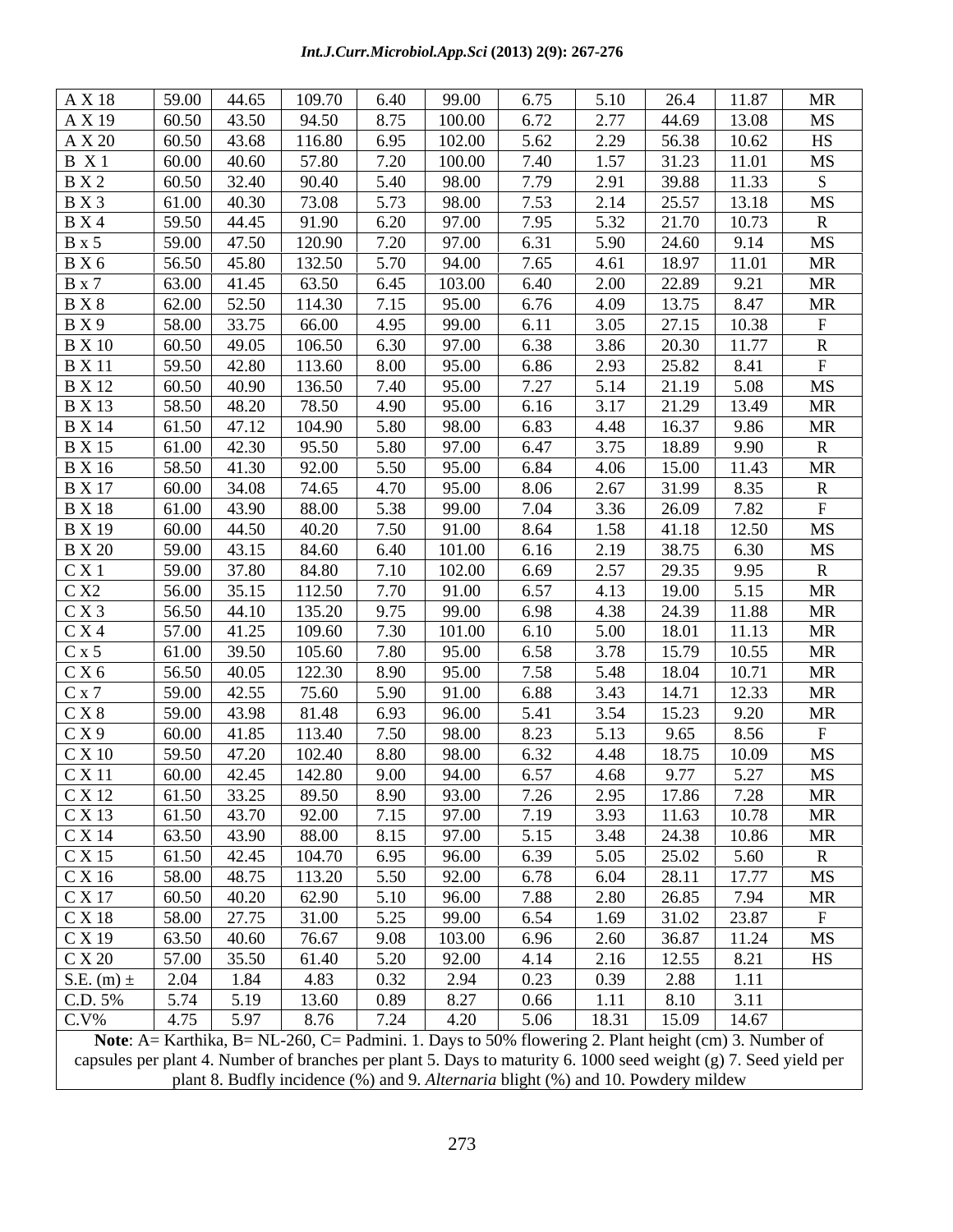|  | Score   Bud infection | <b>Susceptiblity</b> | <b>Disease reaction</b>     |
|--|-----------------------|----------------------|-----------------------------|
|  |                       |                      | Free                        |
|  | $0 - 10%$             | Resistant            |                             |
|  | 10.1-25%              | Medium resistant     | <b>MR</b>                   |
|  | 25.1-50%              | Medium Susceptible   | $\mathbf{R}$<br><b>CIVL</b> |
|  | 50.1-75%              | Susceptible          |                             |
|  | Above 75%             | Highly susceptible   | <b>TT2</b>                  |

**Table.3** Scale adapted to indicate degree of resistance against powdery mildew

**Table.4** Estimation of heritability, genetic advance, mean and genetic advance as percent of mean for nine characters in linseed (*Linum usitatissimum* L.)

| <b>Character</b>        | <b>Heritability</b> $(h^2)$<br>narrow sense | Genetic Grand<br>advance | mean  | <b>Genetic advance</b><br>as per cent of<br>mean |
|-------------------------|---------------------------------------------|--------------------------|-------|--------------------------------------------------|
| Days to 50% flowering   | 8.86                                        | 0.20                     | 60.83 | 0.32                                             |
| Plant height (cm)       | 51.56                                       | 5.30                     | 43.72 | 12.12                                            |
| No of primary branches  | 66.68                                       | 1.40                     | 6.17  | 22.69                                            |
| No of capsule per plant | 21.88                                       | 5.00                     | 78.08 | 6.41                                             |
| Days to maturity        | 19.00                                       | 1.53                     | 98.92 | 1.54                                             |
| 1000 seed weight (g)    | 68.30                                       | 1.02                     | 4.52  | 22.56                                            |
| Seed yield per plant    | 61.83                                       | 0.65                     | 3.05  | 21.31                                            |
| Budfly incidence (%)    | 66.16                                       | 17.52                    | 26.97 | 64.96                                            |
| Alternaria blight       |                                             |                          |       |                                                  |
| $incidence(\% )$        | 11.14                                       | 0.71                     | 10.66 | 6.66                                             |

highly susceptable. These promising parents and crosses may be utilized in

Only two crosses were grouped as potential to produce superior cross susceptible to powdery mildew *viz.,* combination and identifying best cross Kartika x ES44, PKVNL-260 x EC1424. combination on the basis of combining Two crosses *viz.,* Padmini x Neelum and ability which give required information in Kartika x Neelum were categorized as the absence of knowledge of genetic base of continuously varying characters.

linseed breeding programme on the basis Heritability (in narrow sense), genetic of per se performance. advance and genetic advance as per cent of The per se performance of crosses give study have been worked out and results only indication of usefulness in selecting were presented in Table 1. The results potential crosses but their long term revealed that value of heritability was potentialities are not known. Hence, highest for 1000 seed weight (68.30) selection of superior parents which has followed by number of primary branches mean for all the five characters under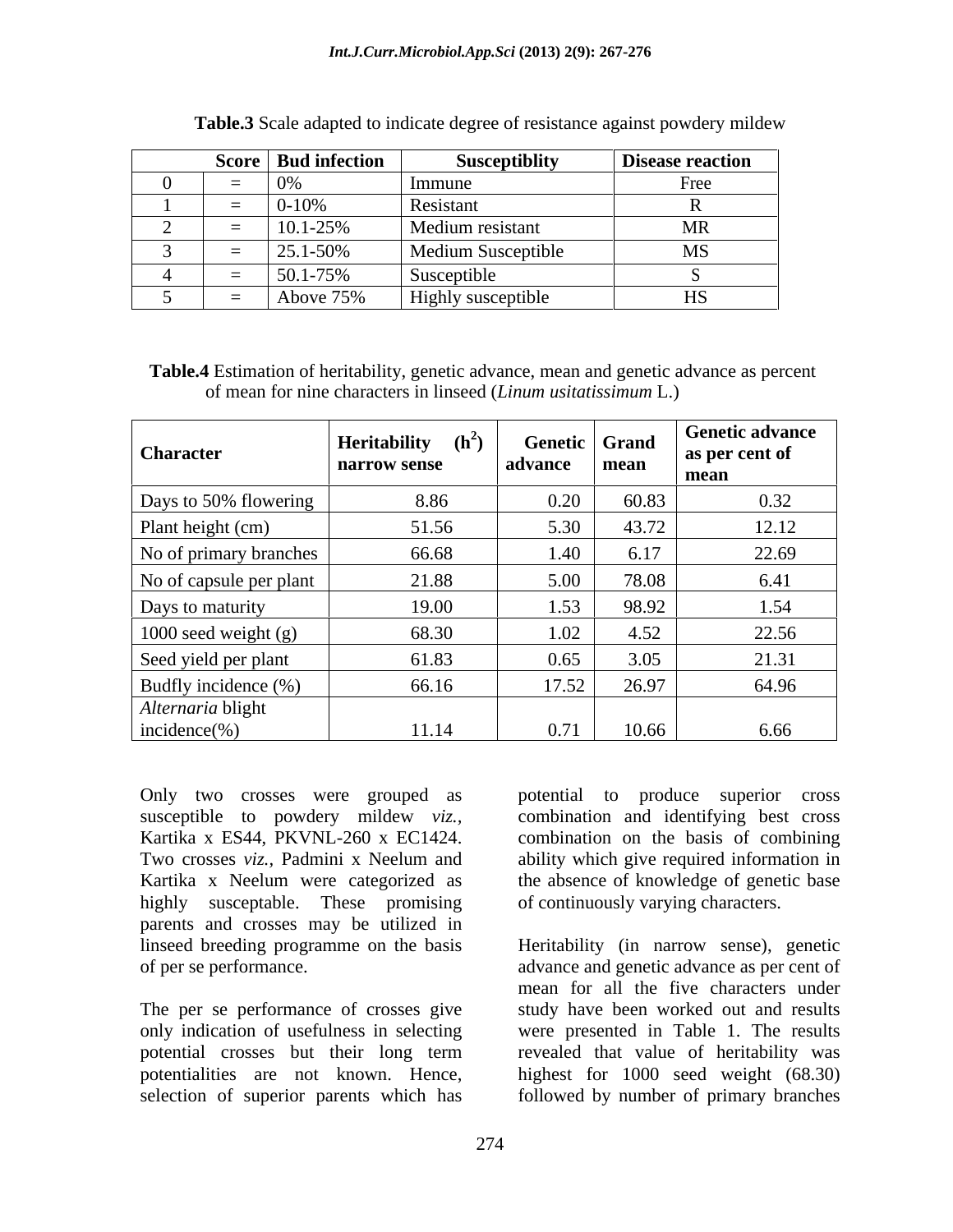(66.68), budfly incidence (66.16), seed yield per plant (61.83), plant height (cm), No of primary branches and low to maturity (1.54) and days to 50% (<30) for days to 50% flowering, number of capsule per plant, *Alternaria* blight incidence (%) and days to maturity. response to selection (Johnson et al., Similar results were found by Tewari and 1955). Therefore, the heritability estimates number of primary branches, budfly advance. High heritability (>60%) that portion of total variability was due to  $(>20\%)$  was observed for budfly advance besides heritability. The order to selection based on phenotypic ascertain the relative merit of different characters (Table 4). *et al*., (2000; Yadav and Gupta (1999).

better to express it as a percentage of mean. Heritability values in conjunction budfly infestation and Alternaria concepts. GA ranged from 0.32 per cent

(51.56), number of capsule per plant advance was high (>20%) for budfly (21.88), days to maturity (19.00), incidence (62.96), number of primary *Alternaria* blight incidence (11.14), and branches (22.69), 1000 seed weight days to 50% flowering (8.86). As per (22.56) and seed yield per plant (21.31). classification heritability was high (>60%) Genetic advance was moderate (10-20%) for 1000 seed weight, number of primary for plant height (12.12) and low (<10%) branches, budfly incidence, seed yield per for *Alternaria* blight incidence (6.66), plant, medium (>30-60) for Plant height number of capsules per plant (6.41), days Nalini, (1999) and Kumar *et al*., (2012). appear to be more meaningful when High heritability for 1000 seed weight, accompanied by estimates of genetic incidence, seed yield per plant indicated combined with high genetic advance additive gene action. However, heritability incidence, number of primary branches, is a property not only of a character but 1000 seed weight and seed yield per plant. also of the population and environmental High genetic advance coupled with high circumstances to which the individuals are heritability indicating that additive gene exposed. Hence, recent trend lays more action is involved in the inheritance of emphasis on the evaluation of genetic these characters and thus, simple direct attributes, genetic advance in per cent of effective. These results are in agreement mean was also estimated for nine with those of Ramakant *et al*., (2005); Rai for days to 50% flowering to 64.96 per cent for budfly incidence (%). Genetic to maturity (1.54) and days to 50% flowering (0.32). The estimates of heritability alone fail to indicate the response to selection (Johnson *et al*., 1955). Therefore, the heritability estimates advance. High heritability (>60%) (>20%) was observed for budfly selection based on phenotypic performance of these traits would be more

The genetic advance in a trait is a product diseases for parents ranged from11.39 of the heritability and selection differential (EC544) to 59.54 (ES44) and 5.34 expressed in terms of phenotypic standard (Neelum) to 17.68 (ES44) for bud fly and deviation of the trait concerned. For *Alternaria* blight. Among the hybrids comparison of the different attributes, it is Padmini x Ayogi and PKVNL-260 X with selection differential are more infestation. PKVNL260, PKDL18, KL178, effective as they indicate the expected LCK8605, A125, Karthika x Ayogi, genetic gain resulting from selection. In Padmini x Ayogi, PKVNL260 x ACC view of Hanson (1963), heritability and NO4/47 and Padmini x ACC NO4/47 were genetic advance are two complementary found to be resistant to powdery mildew. The results revealed that the pest and EC9825 were found to be resistant to budfly infestation and *Alternaria* Heredity and expected genetic advance